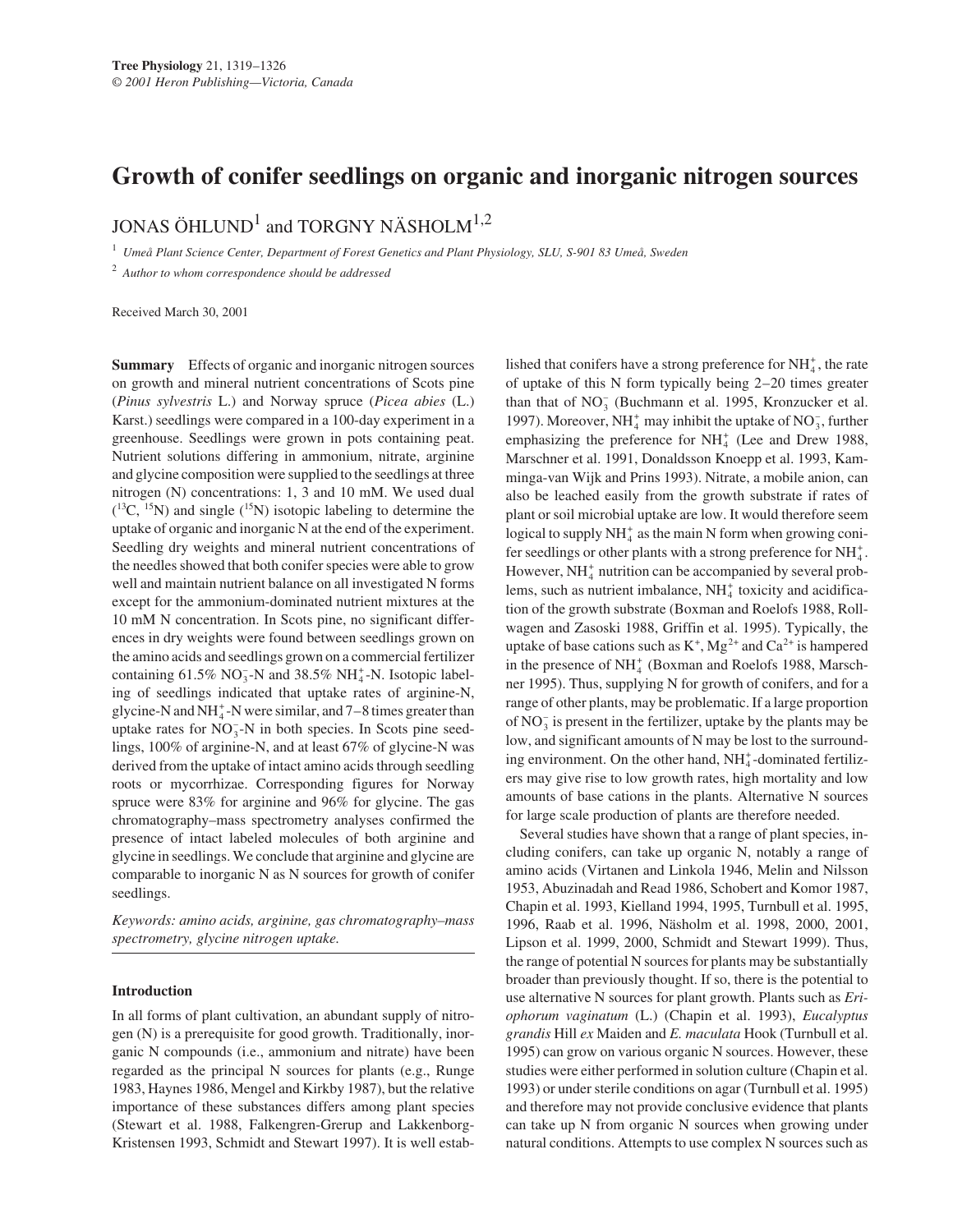keratin to promote the growth of conifer seedlings yielded negative results (Seith et al. 1996, George et al. 1999). Thus, the extent to which organic N sources can improve the growth of plants remains uncertain.

Our objective was to determine how different organic and inorganic N sources affect the growth and development of Scots pine (*Pinus sylvestris* L.) and Norway spruce (*Picea abies* (L.) Karst.) seedlings under non-sterile conditions. Two organic N forms, arginine and glycine, and the inorganic forms  $NH_4^+$  and  $NO_3^-$  were tested, alone and in various combinations. Uptake rates of the different N sources, as well as the fraction of N taken up as intact amino acids, were also studied by means of stable isotope techniques.

## **Materials and methods**

## *Plant material and growth conditions*

Seeds of Scots pine were obtained from Seed Orchard 410 (63°15′ N), Robertsfors, Sweden and seeds of Norway spruce were obtained from native trees (63°15′ N, 250 m a.s.l.). The seedlings were grown for 100 days in 0.5-l pots (five seedlings per pot) in a greenhouse at the Swedish University of Agricultural Sciences in Umeå. Unfertilized peat (Sphagnum, pH 5.5, humic degree H2–H4) was the growth medium. The seedlings were supplied with constant light of 200  $\mu$ mol m<sup>-2</sup> s<sup>-1</sup> (Philips Powertone SON-T Plus 400 W) and were kept at a temperature of 20 °C. The growth conditions were non-sterile and hence mycorrhizal infection was not regulated. Nevertheless, inspection of roots revealed that all plants were mycorrhizal at harvest, although the extent of infection decreased with increasing N supply.

A basal nutrient solution based on a commercial fertilizer (CF) (Superba S or Hygro Agil) commonly used in conifer nurseries was prepared without the N components and adjusted to pH 5.0 with HCl. This mixture contained ( $\%$  w/w): P, 1.0; K, 4.7; Mg, 0.6; S, 0.5; B, 0.01; Cu, 0.003; Fe, 0.07; Mn, 0.04; Mo, 0.001; and Zn, 0.01. Twenty-four test solutions were then prepared by adding eight variations of N supply (in which one had the same N composition as the CF) each at three different total N concentrations: 1, 3 and 10 mM (Table 1). For each test solution there were six replicates (pots) for both Scots pine and Norway spruce. The concentrations of non-N nutrients in the test solutions were as listed for the basal

Table 1. Composition of nutrient solutions.

| Treatment | N Form                                                  |
|-----------|---------------------------------------------------------|
| CF        | 38.5% NH <sub>4</sub> , 61.5% NO <sub>3</sub>           |
| Mixture   | 33% Arginine, 33% NH <sub>4</sub> , 33% NO <sub>3</sub> |
| Arginine  | 100% Arginine                                           |
| Glycine   | 100% Glycine                                            |
| $NH4+$    | $100\% \text{ NH}_4^+$                                  |
| 95/5      | 95% NH <sub>4</sub> , 5% NO <sub>3</sub>                |
| $NH4+KMg$ | $100\% \text{ NH}^+$                                    |
| 95/5KMg   | 95% NH $_4^+$ , 5% NO <sub>3</sub>                      |

nutrient solution, except for one of the  $NH<sub>4</sub><sup>+</sup>$  treatments and one of the 95/5 (95%  $NH_4^+$ , 5%  $NO_3^-$ ) treatments, which were given  $Mg^{2+}$  and  $K^+$  at double rates, and were denoted  $NH_4^+KMg$  and 95/5KMg, respectively. Nutrient solutions were supplied to the seedlings twice a week with a Vogel pipette  $(0.1 1$  pot<sup>-1</sup>). Once a week the seedlings received water (pH 5.0).

## *Growth parameters and pH*

At the end of the experiment, seedlings were harvested and dried at 60 °C for 48 h. Shoot and root dry weights were measured for each seedling and the total mean dry weight per pot (i.e., the total dry weight of five seedlings) was calculated. Shoot dry weight per pot, root dry weight per pot and shoot/root ratios for each pot were also calculated. After harvesting the Scots pine seedlings, the pH of the soil solution was measured.

## *Mineral nutrient analysis*

Nitrogen, C, P, K, Mg, S, Ca and Fe concentrations were analyzed in Scots pine needles from all treatments. Seedlings were harvested and dried for 48 h at 60 °C. All green needles from each of three pots per treatment  $(n = 3)$  were removed and milled to a fine powder in a ball mill. The powder was then dried at 40 °C for 24 h. Samples were analyzed by inductively coupled plasma atomic emission spectroscropy (Plasma 2000, PerkinElmer, Shelton, CT) to determine their P, K, Mg, S, Ca and Fe contents. The C and N contents of the samples were determined with an elemental analyzer (PerkinElmer 2400 CHN). Analyses were performed at the Laboratory of Environmental Research at the Department of Forest Ecology (SLU), Umeå, Sweden.

#### *Labeling experiment*

At the end of the growth experiment one Arginine, one Glycine, two CF and three Mixture pots (all in the 3 mM N regime) with Scots pine seedlings, and a corresponding set with Norway spruce seedlings, were used in a labeling experiment. The Arginine pots were labeled with a solution containing 22.3 mg U-[ ${}^{13}C_6$ ], [ ${}^{15}N_4$ ]-arginine ( ${}^{15}N$  96–99%,  ${}^{13}C$  98%). The Glycine pots were labeled with a solution containing 22.4 mg U- $\left[^{13}C_2\right]$ ,  $\left[^{15}N\right]$ -glycine  $\left(^{15}N\right)$  99%,  $^{13}C$  98%). One CF pot with Scots pine seedlings and one with Norway spruce seedlings were labeled with a solution containing 6.5 mg  $15NH_4Cl$  ( $15N$  98%) and the remaining CF pots were labeled with a solution containing 18.4 mg  $KNO<sub>3</sub>$  (<sup>15</sup>N 98%). Finally, one Mixture pot for each species was labeled with 22.3 mg U-[ ${}^{13}C_6$ ],  $[{}^{15}N_4]$ -arginine  $({}^{15}N_596-99\%, {}^{13}C_598\%)$  one with 5.4 mg NH<sub>4</sub>Cl (<sup>15</sup>N 98%) and the third with 10.2 mg KNO<sub>3</sub>  $(^{15}N98\%).$ 

Seedlings were harvested 2 h after tracer additions. Roots were thoroughly washed with tap water to remove soil particles and immersed twice in  $0.5$  mM CaCl<sub>2</sub> solution to remove tracer adsorbed to the root surface. The seedlings were frozen at –19 °C. Roots were then removed at the first lateral branching and freeze dried. The dried roots were milled in a ball mill and the powder was dried at 40 °C for 24 h. Finally, samples were analyzed in a carbon-nitrogen analyzer (ANCA-NT sys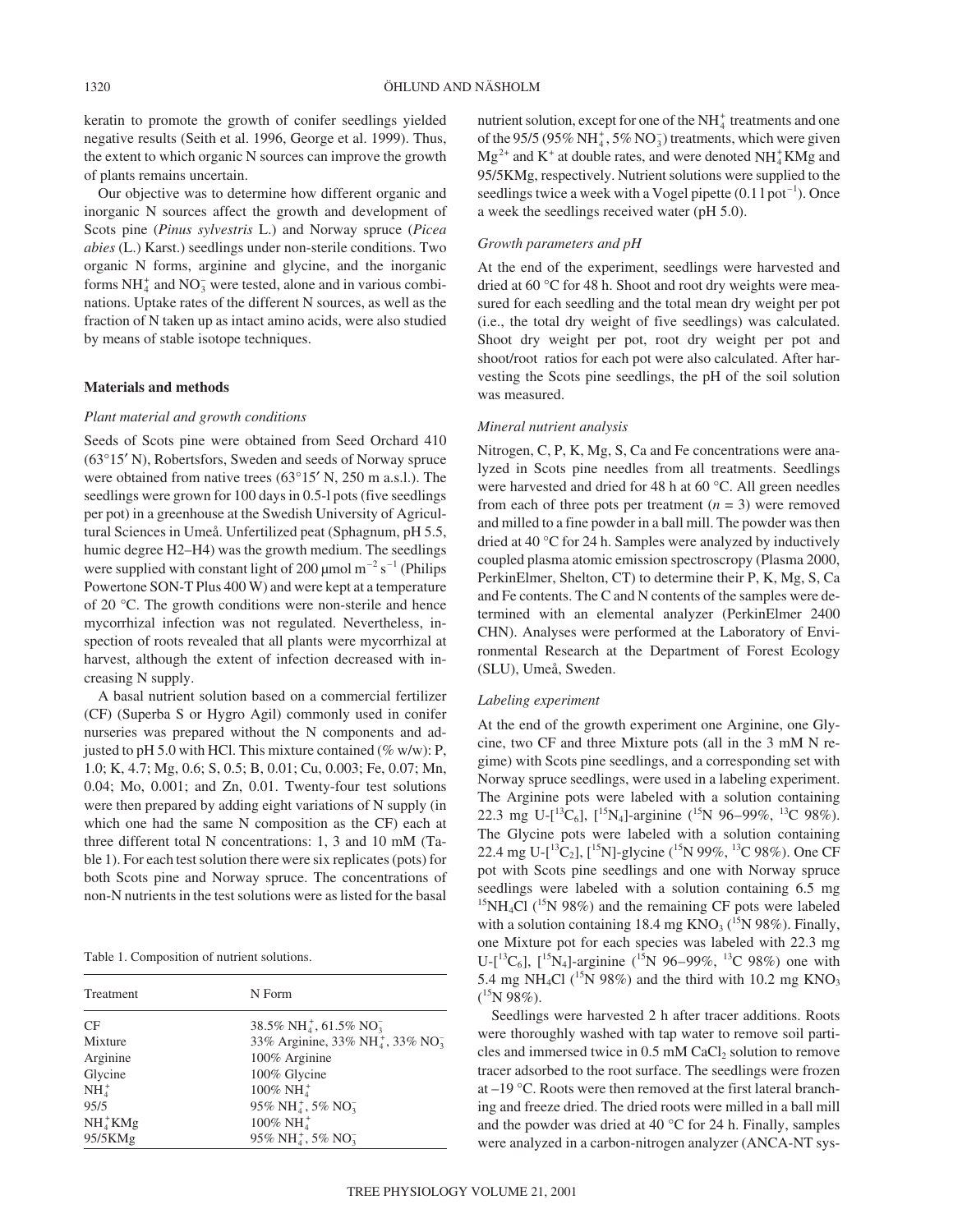tem, Solids/Liquids preparation Module, PDZ Europa, Cheshire, U.K.) coupled to a Europa 20-20 isotope ratio mass spectrometer as described by Ohlsson and Wallmark (1999).

Atom% excess of  $^{13}$ C and  $^{15}$ N was calculated by subtracting the mean  ${}^{13}C$  abundance and the mean  ${}^{15}N$  abundance, respectively, of unlabeled plants from the atom% of each labeled sample. The mole excess of isotopes (per gram of root) was then calculated by multiplying excess atom % <sup>13</sup>C and <sup>15</sup>N, respectively, with the molar content of C and N per gram of root. The <sup>13</sup>C and <sup>15</sup>N values were plotted against each other, and the slopes of the regression lines were calculated. By comparing these slopes with the ratio of  $^{13}$ C to  $^{15}$ N in the tracer (i.e., 1.5 for arginine and 2.0 for glycine) an estimate of the fraction of arginine N absorbed as intact amino acid by the roots was obtained (cf. Näsholm et al. 1998, Näsholm and Persson 2001).

#### *Gas chromatography–mass spectrometry (GC–MS) analysis*

To verify the presence of universally labeled arginine and glycine in seedling roots, amino acids extracted from roots were analyzed by GC–MS. Milled and dried roots were extracted in 10 mM HCl for 1 h at 5 °C. Each extract was centrifuged at 20,000 *g* for 20 min, and the supernatant was removed and evaporated under reduced pressure in an evacuated centrifuge. Samples from plants supplied with labeled glycine were directly derivatized for GC–MS analysis. Samples from plants supplied with labeled arginine were further processed as follows. The amino acids in the root extracts were purified by solid phase extraction with Alltech (Vejle, Denmark) strong cation exchange cartridges, containing 200 mg of ion-exchange resin. This involved drawing 0.2–0.5 ml of each root extract through a column that had been conditioned with 10 ml of ultrapure water. The columns were washed with 2 ml of a methanol:water mixture (8:1 v/v) and amino acids were eluted with  $2 \times 1$  ml of 6 M NH<sub>4</sub>OH. Extracts were evaporated to dryness under reduced pressure, redissolved in 40 µl of ultrapure water and again evaporated.

Amino acids from extracts (glycine samples) and column effluents (arginine samples) were dissolved in 40 µl of *N*,*N-*dimethylformamide and converted to tert-butyldimethylsilyl (tBDMS) derivatives by adding 20 µl of *N*-methyl-*N*-(tert-butyldimethylsilyl) trifluoroacetamide (MTBSTFA) (Mawhinney et al. 1986, Woo and Lee 1995). Samples were analyzed on a Varian Saturn 2000 GC ion-trap MS system (Varian, Palo Alto, CA) operating in the chemical ionization mode. Samples were injected with a split ratio of 10 onto a 30 m  $\times$  0.25 mm fused silica capillary column with a chemically bound 0.25-µm CP-CIL 5 CB low bleed/MS phase. The injector temperature was set at 270 °C and the temperature in the ion trap was set at 250 °C. At the start of each run, the temperature in the column was held at 110° C for 2 min, and then linearly increased by 40  $^{\circ}$ C min<sup>-1</sup> to 290  $^{\circ}$ C. Helium was used as carrier gas, at a head pressure of 76.5 kPa. In this system, the retention times for tBDMS-glycine, tBDMS-serine and tBDMSarginine were 5.3, 6.5 and 7.9 min, respectively. The mass spectrometer detected the molecular ion of tBDMS-glycine at m/z 304 and that of tBDMS-U- $[^{13}C_2]$ ,  $[^{15}N]$ -glycine at m/z 307. Derivatization of arginine with MTBSTFA resulted in two products: 3S-tBDMS-arginine and 4s-tBDMS-arginine, with m/z ratios of 501 and 631, respectively (cf. Mahwinney et al. 1986). The former, which dominated under the derivatization conditions used, is produced through the loss of one silylated NH2 moiety of arginine. Therefore, tBDMSarginine and tBDMS-U- $[^{13}C_6]$ ,  $[^{15}N_4]$ -arginine were detected at m/z 501 and m/z 510, respectively, i.e., with a difference of 9 mass units instead of the 10-unit difference seen with unlabeled arginine. Ratios of m/z 307:304 and 510:501 were used to indicate the occurrence (and relative abundance) of labeled glycine and arginine, respectively, in seedling roots. Moreover, in samples from glycine-treated plants, labeling of serine was detected by analysis of the ions with m/z values of 449 and 453, corresponding to tBDMS-serine and tBDMS-U-  $\left[ {}^{13}C_3\right]$ ,  $\left[ {}^{15}N\right]$ -serine, respectively.

Reference samples were taken from Scots pine and Norway spruce seedlings grown with unlabeled arginine and glycine that had been processed and analyzed as described for the labeled samples.

### *Statistical analysis*

The effects of N treatment on biomass production and allocation (total dry weight, and shoot/root ratio), mineral nutrient concentrations and uptake rates of tracers were tested by analysis of variance (ANOVA) followed by Tukey's *post hoc* test. Unpaired *t*-tests were used to evaluate potential differences between reference compounds and glycine and arginine samples, respectively, in the GC–MS analysis.

## **Results**

As shown in Figure 1, growth of seedlings of both species increased with increasing N availability, for all types of N supplied, except for the  $NH_4^+$ -dominated treatments (i.e.,  $NH_4^+$ , 95/5,  $NH<sub>4</sub><sup>+</sup>$ KMg and 95/5KMg). In the 10 mM N regime, significantly lower growth (Scots pine) or even death of seedlings (Norway spruce) was recorded in the  $NH<sub>4</sub><sup>+</sup>$ -dominated treatments compared with the other N forms. Apart from this, differences in seedling growth between the N forms were minor.

For all treatments, and for both species, the shoot/root ratio increased with increasing N availability and differences between N forms were small, except in the  $NH<sub>4</sub><sup>+</sup>$ -dominated treatments. For Scots pine seedlings, the shoot/root ratio increased from  $4.4 \pm 0.21$  (mean  $\pm$  SE) in the 3 mM N regime to  $9.9 \pm 0.74$  in the 10 mM N regime when NH<sup>+</sup><sub>4</sub> was the major form of N supplied, whereas the corresponding shoot/root ratios for the other treatments increased from  $3.8 \pm 0.21$  to  $5.9 \pm$ 0.15. Similarly, among Norway spruce seedlings grown with a 3 mM N supply, the shoot/root ratio was highest in seedlings grown in the  $NH<sub>4</sub><sup>+</sup>$ -dominated treatment. We observed a distinct change in root morphology, with smaller and thicker roots at high N concentrations.

For all N forms and all N treatments, the pH of the soil solutions in which Scots pine seedlings had grown was low, and differences among N forms were generally minor (Table 2). However, the pH was significantly lower in soil solutions sup-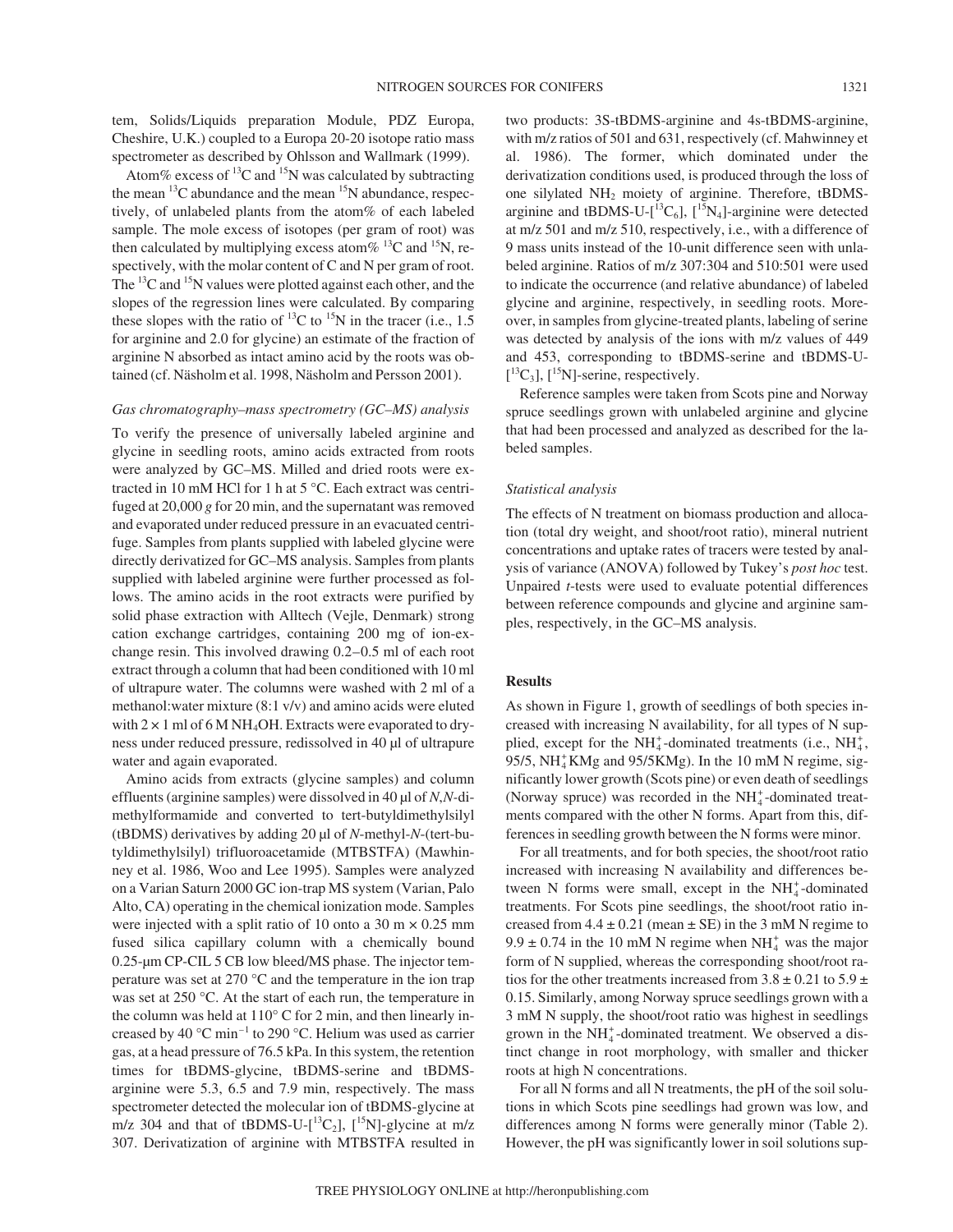

plied with 3 and 10 mM N dominated by  $NH_4^+$  than in the other treatments.

Nitrogen concentrations in needles of Scots pine seedlings were low in the 1 and 3 mM N regimes but high in seedlings grown in the 10 mM N regime (Table 3). In the 1 mM N regimes, no significant difference in N concentrations between N forms was recorded. In the 3 mM N regimes, a significantly higher N concentration was recorded in seedlings from the Mixture treatment compared with the other treatments. Cal-

Table 2. Mean  $(\pm \text{ SE})$  pH of the soil solutions from pots with Scots pine seedlings  $(n = 4-6)$ .

| Treatment | pН             |                |                   |  |  |
|-----------|----------------|----------------|-------------------|--|--|
|           | $1$ mM $N$     | $3$ mM $N$     | $10 \text{ mM N}$ |  |  |
| CF        | $3.6 \pm 0.05$ | $3.5 \pm 0.03$ | $3.4 \pm 0.03$    |  |  |
| Mixture   | $3.5 \pm 0.07$ | $3.3 \pm 0.05$ | $3.2 \pm 0.06$    |  |  |
| Arginine  | $3.4 \pm 0.07$ | $3.4 \pm 0.06$ | $3.3 \pm 0.05$    |  |  |
| Glycine   | $3.3 \pm 0.21$ | $3.4 \pm 0.04$ | $3.6 \pm 0.05$    |  |  |
| $NH4+$    | $3.3 \pm 0.07$ | $3.0 \pm 0.05$ | $2.8 \pm 0.06$    |  |  |
| 95/5      | $3.3 \pm 0.06$ | $3.0 \pm 0.06$ | $2.7 \pm 0.07$    |  |  |
| $NH4+KMg$ | $3.3 \pm 0.04$ | $2.9 \pm 0.03$ | $2.7 \pm 0.05$    |  |  |
| 95/5KMg   | $3.4 \pm 0.04$ | $3.0 \pm 0.06$ | $2.6 \pm 0.07$    |  |  |

1322 ÖHLUND AND NÄSHOLM

cium concentrations were significantly lower in seedlings grown in  $NH_4^+$ -dominated 3 and 10 mM N treatments than in seedlings grown in other treatments.

Tracer additions to the pots showed that uptake rates of seedlings in the Arginine, Glycine and CF treatments were similar, for both species (Table 4). Thus, the rate of uptake of amino acid N from both arginine and glycine was similar to the sum of  $NH_4^+$  and  $NO_3^-$  uptake rates by seedlings in the CF treatment. Seedlings grown on CF took up little NO<sub>3</sub>-N compared with  $NH_4^+$ -N. The low uptake rate of  $NO_3^-$ -N was even more pronounced in seedlings in the Mixture treatment. We found that Scots pine took up arginine-N at a significantly higher rate than  $NH_4^+$ -N from the CF mixture (Table 5).

Plotting values of excess  $^{13}$ C versus excess  $^{15}$ N in roots of seedlings supplied with dual-labeled arginine resulted in significant regressions. An estimate of the fraction of arginine N absorbed as intact amino acid by the roots was obtained by comparing the slopes of these regression lines with the slope representing 100% uptake as intact amino acid (which is equal to the ratio of  $^{13}$ C to  $^{15}$ N in the tracer, i.e., 1.5). Thus, in seedlings in the Arginine treatment, 100 and 83% of absorbed arginine N was derived from the uptake of intact arginine molecules in Scots pine and Norway spruce, respectively (Figure 2A). For seedlings grown on the Mixture and supplied with dual-labeled arginine, the corresponding values were 100 and 93% (Figure 2B). The fractions of glycine-N derived from the uptake of intact glycine were calculated in the same manner, but the ratio of isotopes  $(^{13}C/^{15}N)$  in the glycine tracer was 2.0. These calculations indicated that 67 and 96% of glycine N was absorbed as intact amino acid by Scots pine and Norway spruce, respectively (Figure 2C).

The GC–MS analysis of seedlings labeled with arginine or glycine tracers verified the occurrence of intact amino acids in both species (Figures 3A and 3B). For plants supplied with arginine tracer, the magnitude of the 510:501 m/z ratio was considered to indicate the presence of the labeled compound. Compared with reference samples, this ratio was significantly higher in plants of both species (*P* < 0.0001 for Scots pine and *P* < 0.001 for Norway spruce), being zero in reference samples and 24 and 3% in arginine-treated Scots pine and Norway spruce seedlings, respectively. Similarly, in glycine-treated plants, compared with reference samples, significant increases were found in the m/z 307:304 ion ratios (*P* < 0.0001 for Scots pine and *P* < 0.01 for Norway spruce). In reference samples of Scots pine and Norway spruce, ratios of m/z 307:304 were 0 and 2%, respectively, whereas corresponding values for seedlings labeled with U- $\left[^{13}C_2\right]$ ,  $\left[^{15}N\right]$ -glycine were 445 and 400%. The relatively high ratios of m/z 307:304 in glycine-labeled seedlings compared with the m/z 510:501 ratios in arginine-labeled seedlings may be partially explained by the endogenous pool of arginine being much larger than that of glycine (data not shown).

In samples of glycine-treated plants, isotopic label was also detected in serine. The presence of universally labeled serine  $(U-[$ <sup>13</sup>C<sub>3</sub>],  $[$ <sup>15</sup>N  $]$ -serine) was indicated by a significant increase in the m/z 453:449 ratio relative to reference samples (for which this ratio was zero) (Figure 3C). This ratio was 69 and

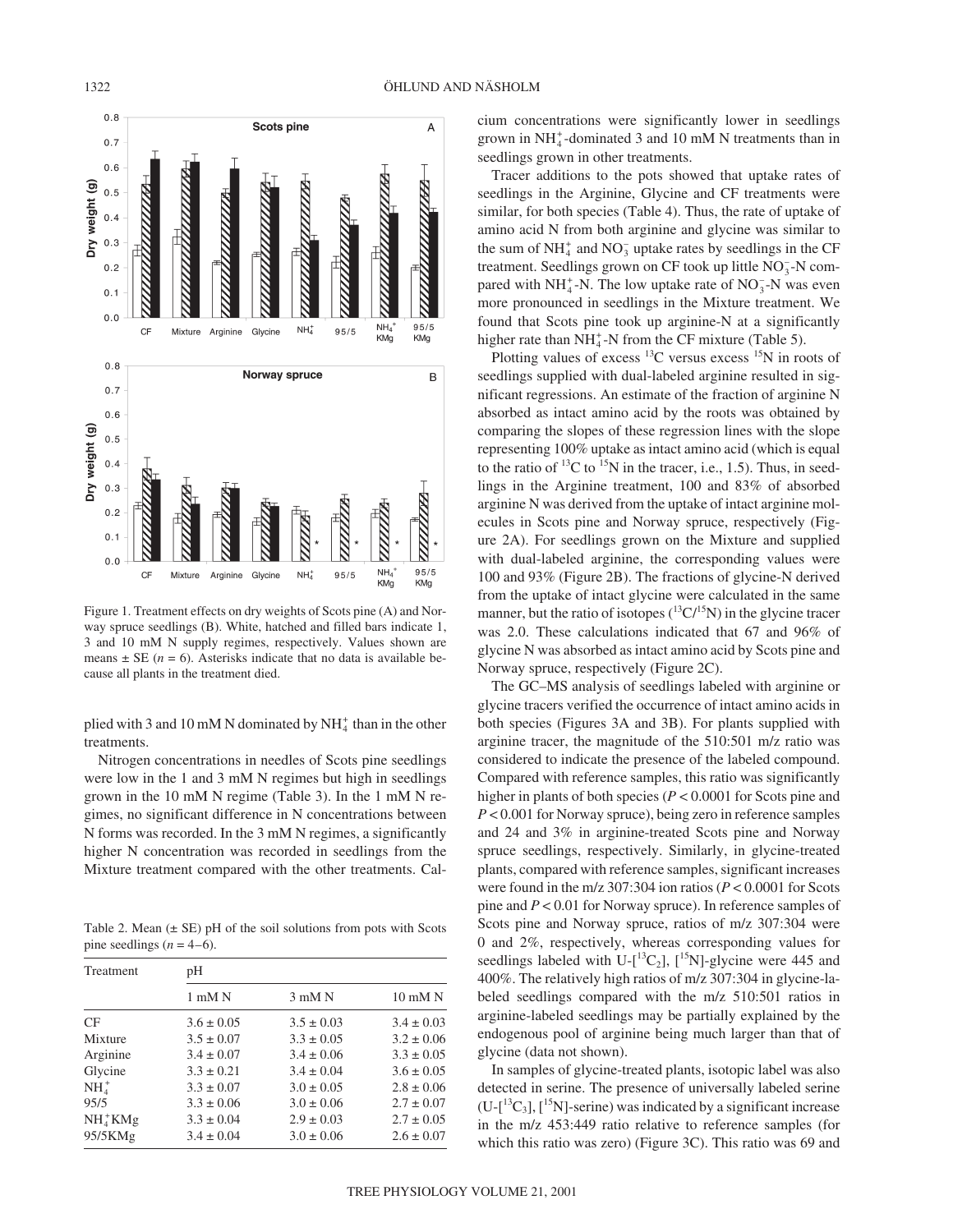| Element       | CF    | Mixture | Arginine | Glycine | $NH4+$  | 95/5    | $NH4+KMg$ | 95/5KMg |
|---------------|-------|---------|----------|---------|---------|---------|-----------|---------|
| $1$ mM $N$    |       |         |          |         |         |         |           |         |
| ${\bf C}$     | 47.73 | 48.53   | 47.47    | 47.33   | 47.97   | 47.80   | 47.47     | 47.40   |
| $_{\rm N}$    | 1.03  | 1.22    | 1.07     | 1.04    | 0.92    | 0.94    | 1.04      | 0.85    |
| K             | 0.70  | 0.67    | 0.67     | 0.70    | 0.71    | 0.73    | 0.78      | 0.71    |
| Ca            | 0.18  | 0.16    | 0.18     | 0.16    | 0.15    | 0.15    | 0.16      | 0.16    |
| Mg            | 0.13  | 0.15    | 0.14     | 0.14    | 0.13    | 0.14    | 0.14      | 0.13    |
| $\, {\bf P}$  | 0.12  | 0.09    | 0.11     | 0.11    | 0.10    | 0.11    | 0.11      | 0.07    |
| ${\mathbf S}$ | 0.13  | 0.12    | 0.12     | 0.12    | 0.12    | 0.14    | 0.14      | 0.12    |
| $3$ m $MN$    |       |         |          |         |         |         |           |         |
| $\mathsf{C}$  | 48.63 | 48.90   | 48.10    | 47.77   | 48.10   | 48.10   | 47.87     | 47.70   |
| ${\bf N}$     | 1.19  | $1.76*$ | 1.22     | 1.04    | 1.10    | 1.11    | 1.02      | 1.05    |
| K             | 0.79  | 0.83    | 0.78     | 0.73    | 0.77    | 0.80    | 0.76      | 0.87    |
| Ca            | 0.18  | 0.21    | 0.17     | 0.16    | $0.13*$ | $0.14*$ | $0.14*$   | $0.15*$ |
| $_{\rm Mg}$   | 0.14  | 0.15    | 0.16     | 0.15    | 0.15    | 0.16    | 0.13      | 0.15    |
| $\mathbf{P}$  | 0.15  | 0.12    | 0.14     | 0.12    | 0.14    | 0.14    | 0.13      | 0.13    |
| S             | 0.13  | 0.14    | 0.12     | 0.10    | 0.13    | 0.15    | 0.13      | 0.16    |
| $10$ mM $N$   |       |         |          |         |         |         |           |         |
| $\mathsf{C}$  | 48.90 | 49.13   | 48.63    | 48.60   | 49.17   | 48.87   | 48.70     | 48.93   |
| $_{\rm N}$    | 2.31  | 2.75    | 2.89     | 2.87    | 2.53    | 2.37    | 2.39      | 2.22    |
| K             | 0.98  | 1.00    | 1.15     | 1.20    | 1.02    | 1.08    | 1.06      | 1.09    |
| Ca            | 0.20  | 0.20    | 0.22     | 0.21    | $0.13*$ | $0.12*$ | $0.11*$   | $0.11*$ |
| Mg            | 0.18  | 0.21    | 0.20     | 0.20    | 0.16    | 0.20    | 0.14      | 0.17    |
| P             | 0.26  | 0.28    | 0.27     | 0.28    | 0.25    | 0.25    | 0.23      | 0.24    |
| S             | 0.18  | 0.19    | 0.17     | 0.18    | 0.23    | 0.28    | 0.20      | 0.26    |

Table 3. Mean macronutrient concentrations (% dry weight) in needles of Scots pine seedlings from the different treatments. Values are means of three replicates. Significant differences between treatments are indicated by an asterisk.

58% for glycine-treated Scots pine (*P* < 0.001) and Norway spruce  $(P < 0.005)$  seedlings, respectively.

## **Discussion**

Both Scots pine and Norway spruce seedlings were able to grow well (Figure 1) and maintain nutrient balance (Table 2) on all nutrient solutions tested except those where N was supplied at high concentrations with  $NH<sub>4</sub><sup>+</sup>$  as the major form. Thus, plants supplied with arginine or glycine as sole N sources, and those supplied with a mixture of N forms (i.e., arginine,  $NH_4^+$  and  $NO_3^-$ ) performed as well as those supplied with a standard mixture of  $NH_4^+$  and  $NO_3^-$ , and better than plants supplied with  $NH<sub>4</sub><sup>+</sup>$  as the predominant N source.

Isotopic analysis of seedling roots by isotope ratio mass

Table 4. Mean ( $\pm$  SE) *in situ* uptake rates ( $\mu$ mol  $g_{dw}^{-1}$  h<sup>-1</sup>) of NH<sub>4</sub>-N, NO<sub>3</sub>-N, glycine-N and arginine-N for Scots pine and Norway spruce seedlings from the CF, Glycine and Arginine treatments  $(n = 5)$ .

| N Source            | Scots pine                                                                     | Norway spruce                                                              |
|---------------------|--------------------------------------------------------------------------------|----------------------------------------------------------------------------|
| <b>CF</b>           | $2.77 \pm 0.20$<br>$(NH_4^+ - N = 2.15 \pm 0.20)$<br>$(NO3-N = 0.62 \pm 0.03)$ | $6.89 \pm 0.51$<br>$(NH4+-N = 5.92 \pm 0.48)$<br>$(NO3-N = 0.98 \pm 0.14)$ |
| Arginine<br>Glycine | $3.04 \pm 0.20$<br>$3.54 \pm 0.18$                                             | $5.03 \pm 0.64$<br>$4.82 \pm 0.97$                                         |

spectrometry indicated that roots had elevated amounts of both <sup>13</sup>C and <sup>15</sup>N, suggesting that uptake of intact amino acids had occurred. To calculate the fraction of N derived from the uptake of intact amino acids we plotted excess 13C versus excess 15N on a molar basis and compared the slopes of the resulting regressions with the slope corresponding to the ratio of isotopes in the tracer (see Näsholm and Persson 2001 for a discussion of the method). Based on this technique we determined that all, or a large fraction, of the absorbed N from the two amino acids originated from the uptake of intact arginine and glycine molecules (Figures 2A–C). The GC–MS analysis of root extracts verified the presence of universally labeled arginine and glycine in seedling roots or mycorrhiza (Figures 3A and 3B), confirming that both Scots pine and Norway spruce absorbed the two amino acids as intact molecules when growing under non-sterile conditions in pots. Further, in seed-

Table 5. Mean ( $\pm$  SE) *in situ* uptake rates ( $\mu$ mol  $g_{dw}^{-1}$  h<sup>-1</sup>) of NH<sub>4</sub>-N, NO3 – -N and arginine-N for Scots pine and Norway spruce seedlings from the Mixture treatment  $(n = 5)$ .

| Nitrogen form | Scots pine      | Norway spruce   |  |
|---------------|-----------------|-----------------|--|
| $NH4+-N$      | $1.19 \pm 0.39$ | $1.94 \pm 0.21$ |  |
| $NO3-N$       | $0.14 \pm 0.02$ | $0.22 \pm 0.04$ |  |
| $Arg-N$       | $3.97 \pm 0.20$ | $2.79 \pm 0.41$ |  |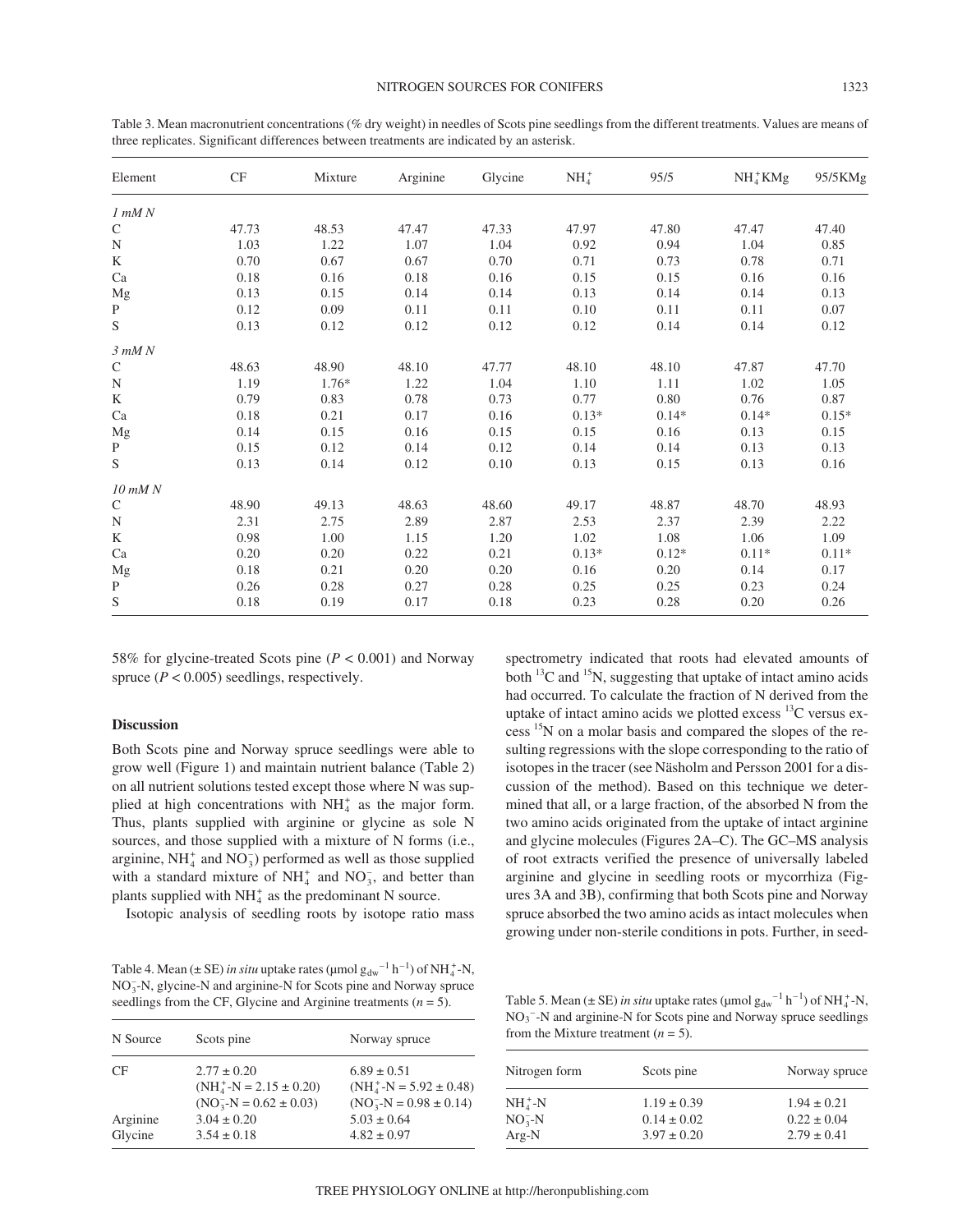

Figure 2. Relationship between excess  $^{13}$ C and excess  $^{15}$ N in Scots pine  $(\circ)$  and Norway spruce  $(\bullet)$  roots from the Arginine (A), Mixture (B) and Glycine (C) treatments. Potted seedlings were supplied with U-[ ${}^{13}C_6$ ], [ ${}^{15}N_4$ ]-arginine (A and B) or U-[ ${}^{13}C_2$ ], [ ${}^{15}N$ ]-glycine (C) 2 h before harvest. Each symbol represents one analysis of roots from one seedling. Dashed lines indicate the slopes corresponding to 100% of amino-N absorbed as intact amino acid (arginine slope = 1.5, glycine slope = 2.0). Solid lines indicate the regressions for roots of seedlings treated with U-[ ${}^{13}C_6$ ], [ ${}^{15}N_4$ ]-arginine and U-[ ${}^{13}C_2$ ], [ ${}^{15}N$ ]-glycine. Regressions for Scots pine (slope = 1.66;  $r^2 = 0.91$ ) and Norway spruce (slope =  $1.25$ ;  $r^2 = 0.99$ ) from the Arginine treatment indicate that 100 and 83% of the arginine-N was taken up as intact amino acid, respectively. Regressions for Scots pine (slope =  $1.53$ ;  $r^2 = 0.76$ ) and Norway spruce (slope = 1.40;  $r^2$  = 0.99) from the Mixture treatment indicate that 100 and 93% of the arginine-N was taken up as intact amino acid, respectively. Regressions for Scots pine (slope = 1.35;  $r^2 = 0.83$ ) and Norway spruce (slope = 1.93;  $r^2 = 0.97$ ) from the Glycine treatment indicate that 67 and 96% of glycine-N was taken up as intact amino acid, respectively.

lings supplied with glycine tracer, isotopic label was also detected in serine (Figure 3C) implying that absorbed, labeled glycine had been metabolized to serine in the seedling roots or mycorrhizas. Because the plants were grown under non-sterile conditions, uptake by plant roots and mycorrhizas could not be

distinguished. However, inspection of the roots showed that all the plants were mycorrhizal. Thus, it seems likely that plant amino acid uptake occurred mainly through their respective mycorrhizas.

Tracer studies can provide information only about the shortterm uptake of a specific N source. Thus, the fraction of seedling N derived from the uptake of intact amino acids is unknown. If seedlings acquired N over a long period between two fertilization events, part of the supplied amino acid N could have been mineralized before uptake. Hence, a significant part of the supplied arginine-N and glycine-N could have been taken up as  $NH_4^+$ -N. However, several observations indicate that arginine-N and glycine-N were absorbed predominately as intact amino acids. First, in both the 3 and 10 mM N treatments, the pH of the soil solutions of Scots pine seedlings were significantly higher when they were supplied with arginine or glycine than when the major form of N supplied was  $NH<sub>4</sub><sup>+</sup>$  (Table 2). This suggests that when N was supplied as either arginine or glycine it was largely taken up as the intact amino acid rather than as mineralized N because  $NH<sub>4</sub><sup>+</sup>$  uptake is an acidifying process, whereas uptake of amino acids leads to alkalinization of the soil solution (Rygiewicz et al. 1984, Rollwagen and Zasoski 1988, Bush 1993, Fischer et al. 1998). Second, no decrease in Ca concentration was recorded in needles of the arginine- or glycine-grown Scots pine seedlings, whereas a significant decrease was found in all seedlings grown on  $NH_4^+$ -dominated nutrient solutions in both the 3 and 10 mM N treatments. Third, the shoot/root ratios of Scots pine seedlings grown with 10 mM N were twice as high when N was supplied as  $NH<sub>4</sub><sup>+</sup>$  than when N was supplied as arginine.

The labeling experiments showed that, for both species, total N uptake rates were similar in seedlings in the Arginine, Glycine and CF treatments (Table 4). However, in the CF treatment, uptake rates of  $NO_3^-$ -N by seedlings were much lower than uptake rates of  $NH_4^+$ -N. These results are consistent with data from other N uptake studies performed on different conifer species (Boxman and Roelofs 1988, Marschner et al. 1991, Buchmann et al. 1995, Kronzucker et al. 1997, Bedell et al. 1999). Further, when comparing seedlings in the CF and Mixture treatments, the relative  $NO_3^-$ -N uptake rate was much lower from the Mixture than from the CF treatment, suggesting that the presence of arginine in the Mixture treatment repressed, either directly or indirectly, the uptake of  $NO_3^-$ .

Large amounts of N, when supplied predominantly in the form of NH<sup>+</sup><sub>4</sub>, resulted in decreased growth rates and chlorosis in Scots pine seedlings, and the death of Norway spruce seedlings. The chlorosis and low concentrations of Ca found in needles of Scots pine seedlings grown on  $NH<sub>4</sub><sup>+</sup>$  as the main N source (Table 3) are typical Ca-deficiency symptoms (Kirkby and Pilbeam 1984). Because low Ca concentrations were recorded only in seedlings in the  $NH<sub>4</sub><sup>+</sup>$ -dominated treatments, we speculate that the high concentrations of  $NH<sub>4</sub><sup>+</sup>$  in these treatments hampered Ca uptake. In a study on *Zea mays* L. cv. Bastion, Engels and Marschner (1993) found that  $NH<sub>4</sub><sup>+</sup>$  nutrition resulted in low shoot concentrations of K and Ca. However, in contrast to results observed in previous studies (e.g., Rygiewicz et al. 1984), we found no significant decrease in K con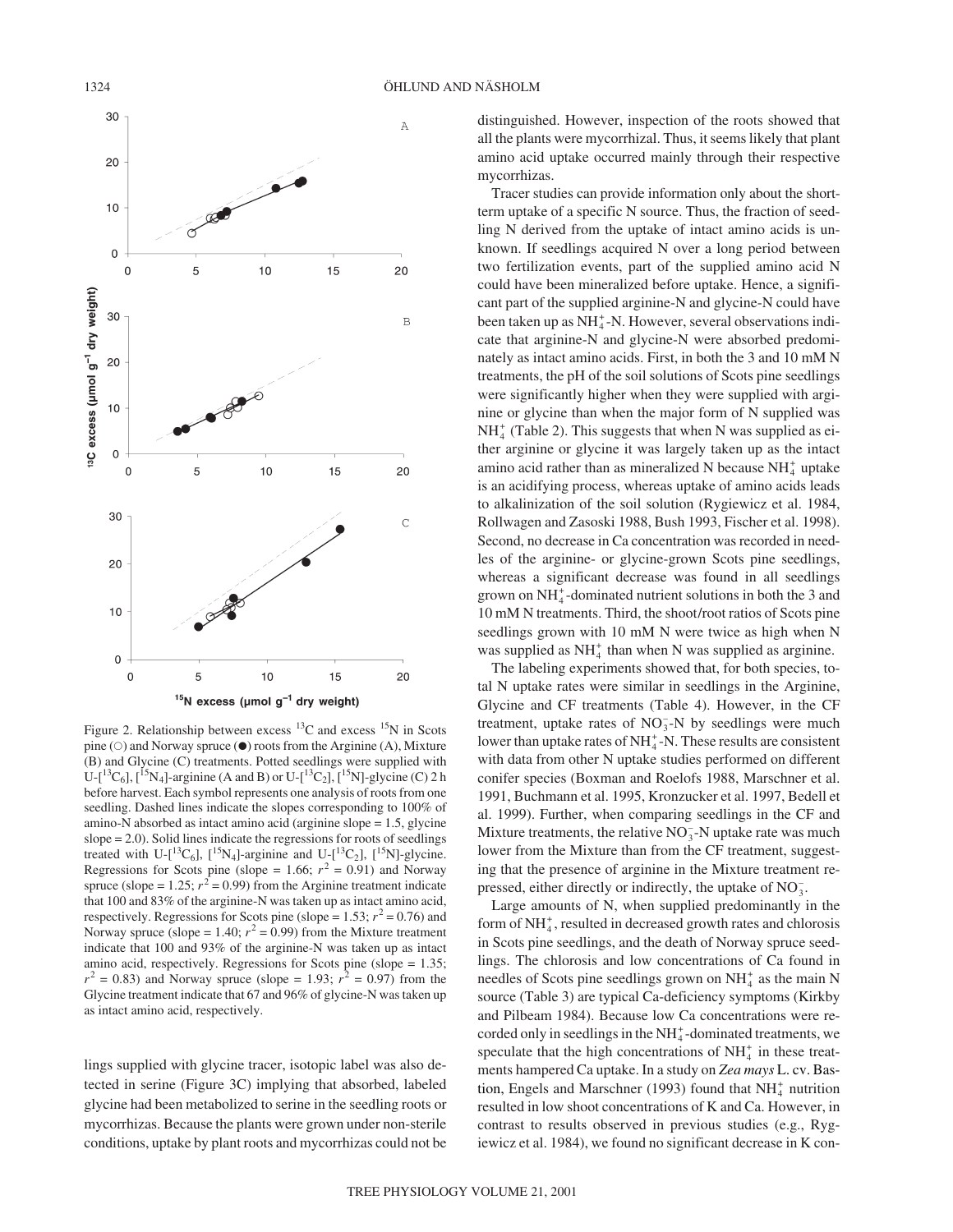NITROGEN SOURCES FOR CONIFERS 1325



Figure 3. Gas chromatography–mass spectrometry spectra of tBDMS-amino acids extracted from Scots pine roots. (A) Chemical ionization spectra of tBDMS-arginine obtained from root extracts of reference (top) and  $U-[$ <sup>13</sup>C<sub>6</sub>],  $[$ <sup>15</sup>N<sub>4</sub>]-arginine labeled (bottom) seedlings. (B) Chemical ionization spectra of tBDMS-glycine obtained from root extracts of reference (top) and U- $[$ <sup>13</sup>C<sub>2</sub>],  $[$ <sup>15</sup>N]-glycine labeled (bottom) seedlings. (C) Chemical ionization spectra of tBDMS-serine obtained from root extracts of reference (top) and  $U-[\frac{13}{2}C_2]$ ,  $[\frac{15}{N}]$ -glycine labeled (bottom) seedlings.

300

320

 $m/s$ 

340

360

 $\overline{0}$ 

260

280

centration in seedlings grown on  $NH<sub>4</sub><sup>+</sup>$  as the main N source (Table 3). Possibly, inhibition of K uptake by  $NH<sub>4</sub><sup>+</sup>$  occurs mainly when high concentrations of Ca are available, whereas at lower concentrations, the uptake of Ca is prone to inhibition.

530

510

550

490

 $m/s$ 

amount (% of

Relative

amount (% of BP)

Relative

450

Several studies have shown that an increased supply of N increases shoot growth relative to root growth (e.g., Seith et al. 1996). This effect was also evident in our study. For seedlings in the CF, Arginine, Glycine and Mixture treatments, similar increases in shoot/root ratios were recorded with increasing N supply. However, the difference in shoot/root ratios between seedlings in the 3 and 10 mM N treatments was significantly greater when  $NH<sub>4</sub><sup>+</sup>$  was the principal N source than in all other cases. This difference may have been an effect of the low Ca concentrations (Ericsson 1995). Alternatively, it could have been associated with differences in the N sources, or to a combination of the two factors. Ammonium-N nutrition leads to excretion of excess  $H^+$  and enrichment of anions at the root surface. Low pH at the root surface could decrease root growth or damage the roots, and thus contribute to a high shoot/root ratio (Runge 1983). For both species, high concentrations of  $NH<sub>4</sub><sup>+</sup>$  gave rise to nutrient imbalance, low pH values in the soil solution, decreased growth and, in some cases, seedling death. These results appear to conflict with numerous laboratory studies showing that conifers, and various other plants, grow well on  $NH<sub>4</sub><sup>+</sup>$  (e.g., Ingestad 1979). However, the concentrations of NH<sub>4</sub> supplied in these studies were generally much lower than in our study, which may explain the discrepancy. This conclusion is further supported by our finding that seedling growth at the lowest N supply was similar in all of the treatments (Figures 1A and 1B), indicating that the concentration of supplied NH $_4^+$  is critical when using NH $_4^+$  as the sole or dominant N source.

We conclude that seedlings of Scots pine and Norway spruce take up arginine and glycine intact when these compounds are supplied in a non-sterile peat substrate. These N sources supported growth to a similar extent as a commercial fertilizer based on  $NO_3^-$  and  $NH_4^+$ . Uptake of  $NH_4^+$  by seedlings was much higher than uptake of  $NO_3^-$ , but a high proportion of the  $NH<sub>4</sub><sup>+</sup>$  in the fertilizer resulted in base cation deficiency, poor growth and high mortality of seedlings. These problems were not encountered in the amino acid treatments, even at high rates of supply. The good seedling growth on arginine is of interest because this amino acid is a strong cation; therefore, it is strongly adsorbed to negatively charged soil particles and hence the mobility of this N form in the growth substrate is low. Thus, the use of arginine as an N source for growth of conifer seedlings may combine high growth rates of seedlings with low N losses. Further studies of amino acid N nutrition are, therefore, warranted.

400

420

440

 $m/z$ 

460

480

500

#### **Acknowledgments**

We thank Margareta Zetherström for skillful technical assistance. This study was financially supported by grants from SJFR, the Kempe Foundation and from the Mistra program "ASTA" to T.N.

# **References**

- Abuzinadah, R.A. and D.J. Read. 1986. The role of proteins in the nitrogen nutrition of ectomycorrhizal plants. New Phytol. 103: 481–493.
- Bedell, P., M. Chalot, A. Garnier and B. Botton. 1999. Effects of nitrogen source on growth and activity of nitrogen-assimilating enzymes in Douglas-fir seedlings. Tree Physiol. 19:205–210.
- Boxman, A.W. and J.G.M. Roelofs. 1988. Some effects of nitrate versus ammonium nutrition on the nutrient fluxes in *Pinus sylvestris* seedlings. Effects of mycorrhizal infection. Can. J. Bot. 66: 1091–1097.
- Buchmann, N., E.-D. Schulze and G. Gebauer. 1995. <sup>15</sup>N-ammonium and 15N nitrate uptake of 15-year-old *Picea abies* plantation. Oecologia 102:361–370.